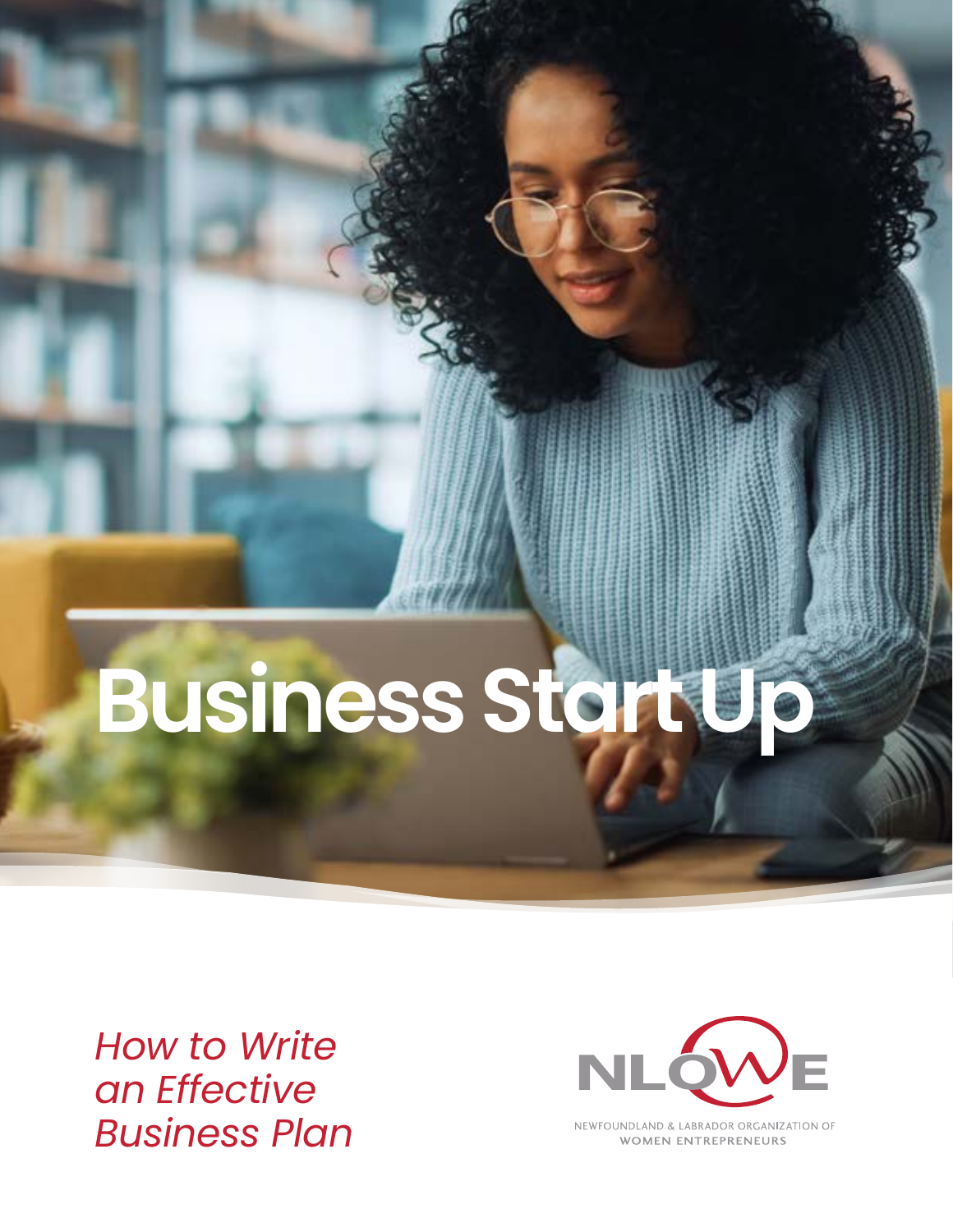## **How to Write an Effective Business Plan**



A business plan is a written document that describes your business, its objectives and strategies, the market you are targeting and the financial forecast for your business.

Writing a business plan is a solid investment of your time and talent, whether your business is an idea, a startup or an established company.

Here are three reasons why:

#### **Requirements and Eligibility**

A business plan is required for permits and licenses needed to operate your business in certain municipalities and provinces. Some provincial and federal funding and support programs for business also require a business plan as part of the application.

#### **Sustainability and Growth**

A business plan is key to attracting investors and partners in your business. Financial institutions, venture capitalists and private investors will use your business plan to determine their potential return on investment (ROI).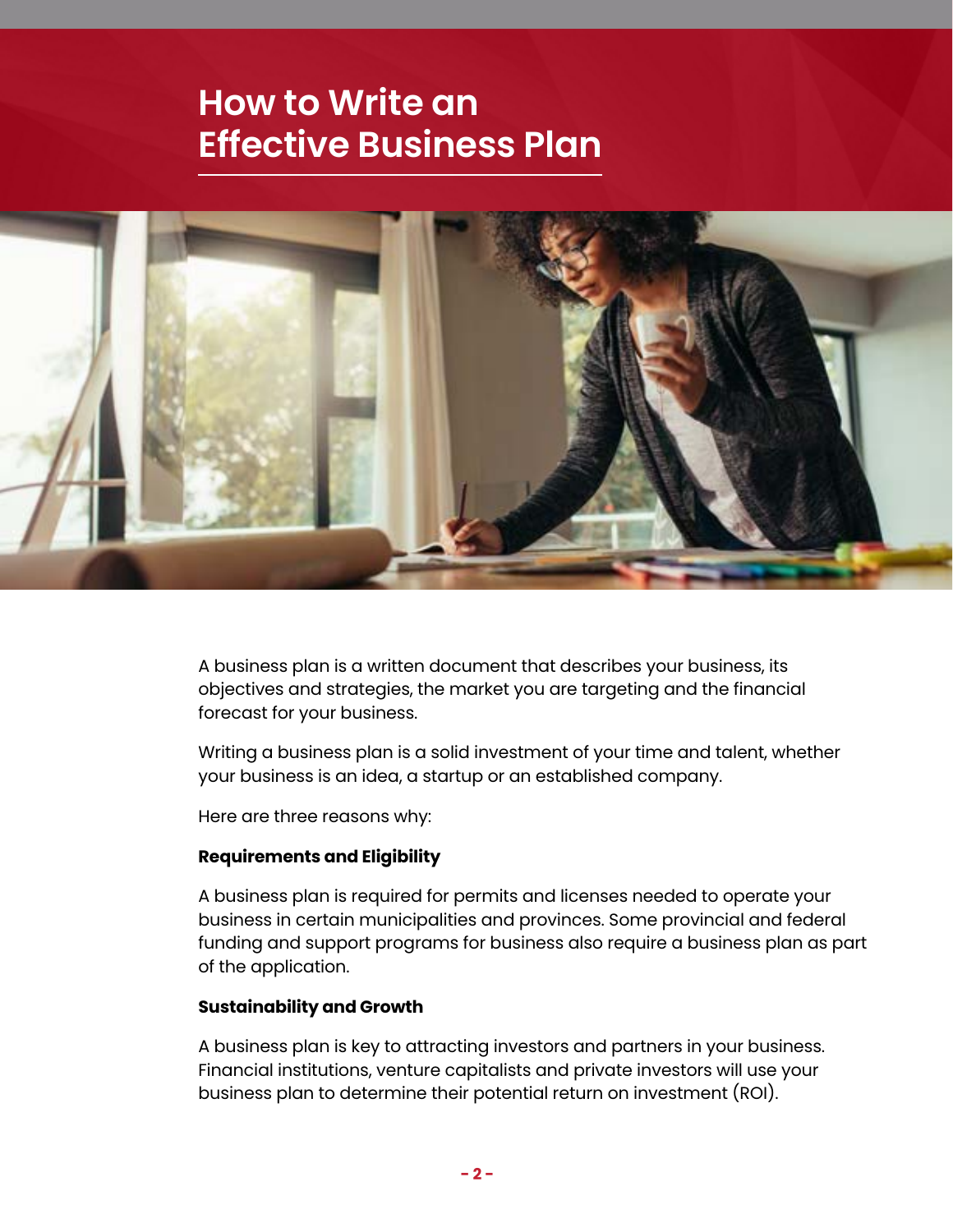#### **Continuous Improvement**

Preparing your business plan will help you focus on how your business will need to operate to give it the best chance of success. It will assist in setting realistic and timely goals to help secure funding, it will help measure your success, clarify operational requirements and establish reasonable financial forecasts.

Here are the steps to creating your business plan.

#### **Step 1: Research**

Your research should focus on the following three areas:

- General business principles
- Information specific to your industry/market
- Information specific to your region

#### **General Business principles**

This includes your mission, goals, and milestones for creating and growing your business. You need to identify why you want to create this business, what your business will need to grow and what success looks like. Aligning your vision and knowledge with essential business acumen ensures your mission, goals and milestones are realistic and sustainable.

#### **Information specific to your industry/market**

This includes regulations, suppliers, equipment, training, human resources, buildings or locations, certifications, and other key ingredients to operating in your chosen industry. Market information includes demographics, trends, competitors and opportunities that could impact your industry now and in the future.

#### **Information specific to your region**

This includes municipal, provincial and federal bylaws, programs, incentives, licensing, permits and other regulatory requirements of your business. This also includes trends that could affect your cost of doing business, such as upswings or downturns in real estate, employment, infrastructure development,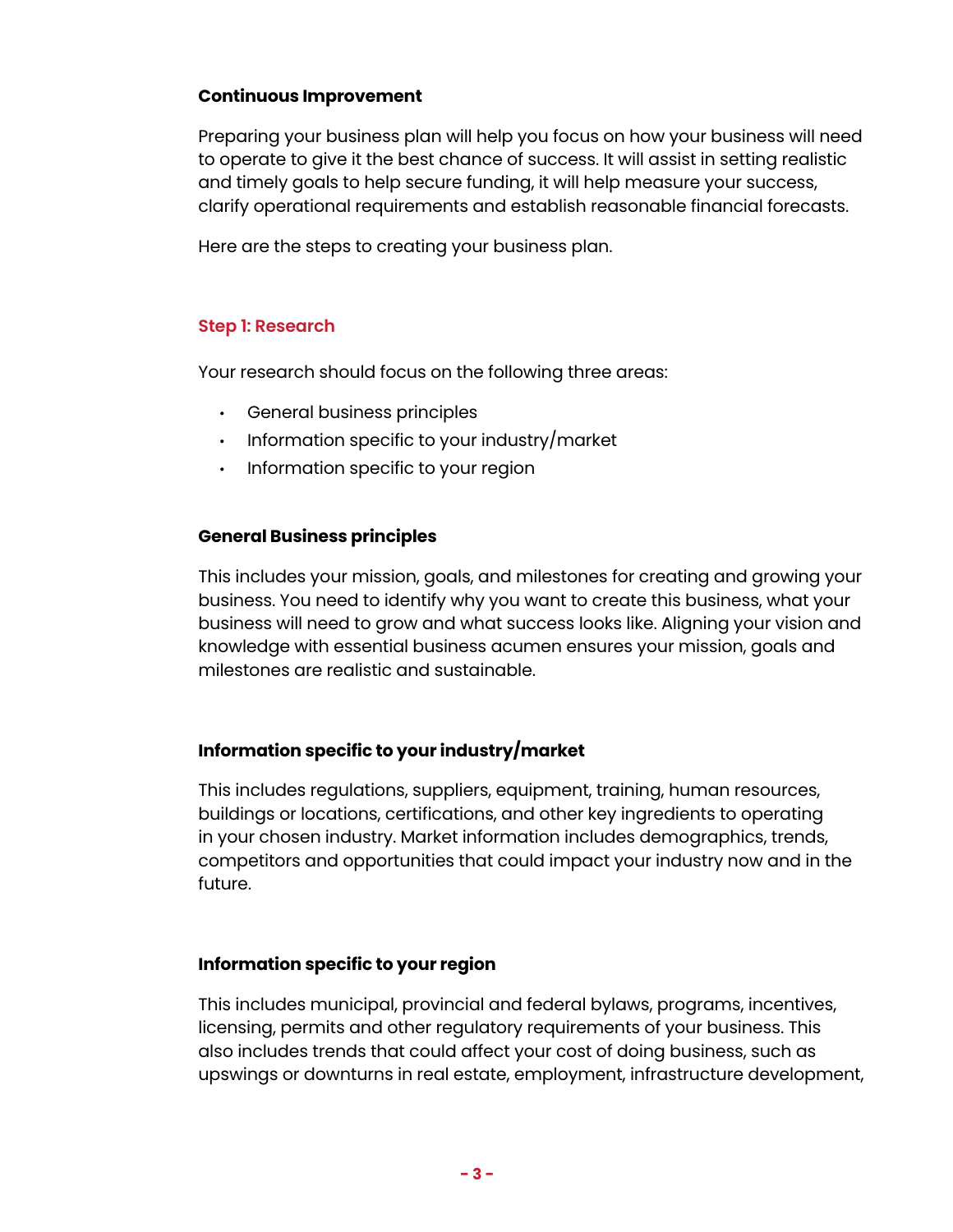or economic growth. Demographics are important here as well. While industry demographics can help identify market trends for your specific product, regional demographics can match your product to local consumer preferences, culture and habits.

Some online resources are listed below. Ensure when you are using the internet that you use secure, trustworthy websites. Government publication websites are preferable because of the accuracy of the information provided.

- Statistics Canada 1-800-263-1136 **[www.statcan.gc.ca](http://www.statcan.gc.ca)**
- ACOA Business Information Services **[https://www.canada.ca/en/atlantic-canada](https://www.canada.ca/en/atlantic-canada-opportunities/services/business-information-services.html)[opportunities/services/business-information-services.html](https://www.canada.ca/en/atlantic-canada-opportunities/services/business-information-services.html)**
- Immigration, Population and Growth Skills **<https://www.gov.nl.ca/ipgs/>**
- MQO Research **[www.mqoresearch.com](http://www.mqoresearch.com)**
- Financial Performance Data by Industry **[https://www.ic.gc.ca/eic/site/pp-pp.nsf/](https://www.ic.gc.ca/eic/site/pp-pp.nsf/eng/home) [eng/home](https://www.ic.gc.ca/eic/site/pp-pp.nsf/eng/home)**
- Family Expenditures in Canada Catalogue This publication will highlight average family expenditures for a variety of consumer items
- Household Expenditures This publication will highlight goods and services bought by various households throughout Canada
- Family Food Expenditures Catalogue Highlights dollars spent on various types of food per household
- Population projections
- Manufacturing statistics
- Canada Post 1-800-267-1177 **[www.canadapost.ca](http://www.canadapost.ca)**
	- ◊ Demographics and Income Statistics for Postal Areas
	- ◊ Household Figures for Letter Carrier Offices
	- ◊ lists populations for various postal code communities in Canada.
	- ◊ Household Figures for Non-Letter Carrier Offices
- Local, Municipal, Provincial, and Federal Government Departments and Agencies
- Business and Industry Associations/Trade Publications/ Periodicals
- Business and Industry Trade Shows and Exhibitions
- Local Public, Business, and Educational Institution Libraries
- Business Professional Services, e.g. Accountants, Lawyers, Consultants, Insurance Brokers, Financial Institutions
- Business and Educational Seminars / Courses, etc.
- Other Business People/Known Acquaintances/Competition/Internet
- Community Accounts (**[www.communityaccounts.ca](http://www.communityaccounts.ca)**)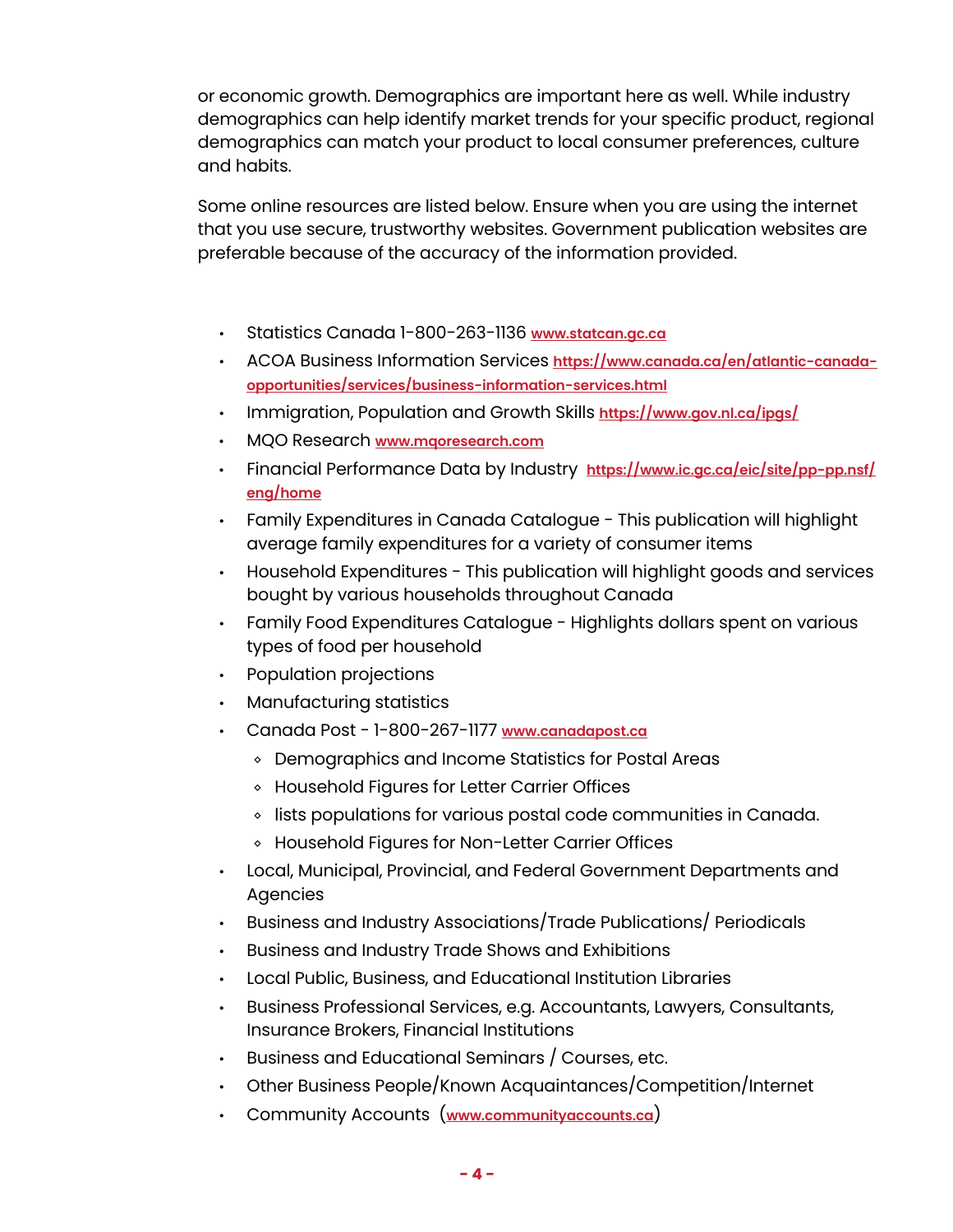

### **Step 2: Compiling**

Once you have your research and data in hand, begin organizing and writing your draft business plan.

#### **How long should a business plan be?**

The length of the plan will depend upon the specifications of your audience and the volume of pertinent information. For example, if you have a robust business plan but your audience has requested a maximum of two pages, you may wish to write a plan including all information you feel is valuable, and create from that a customized smaller document to meet the specifications of your audience.

Another approach is to write a succinct version first, then enhance specific sections as needed.

#### **Organizing your information**

A standard business plan includes:

- Executive Summary
- Company description
- List of products and services
- Marketing and sales strategy
- Financial projections

Additional sections may be added, depending on the size of company and requirements of the audience or program to whom the business plan will be submitted.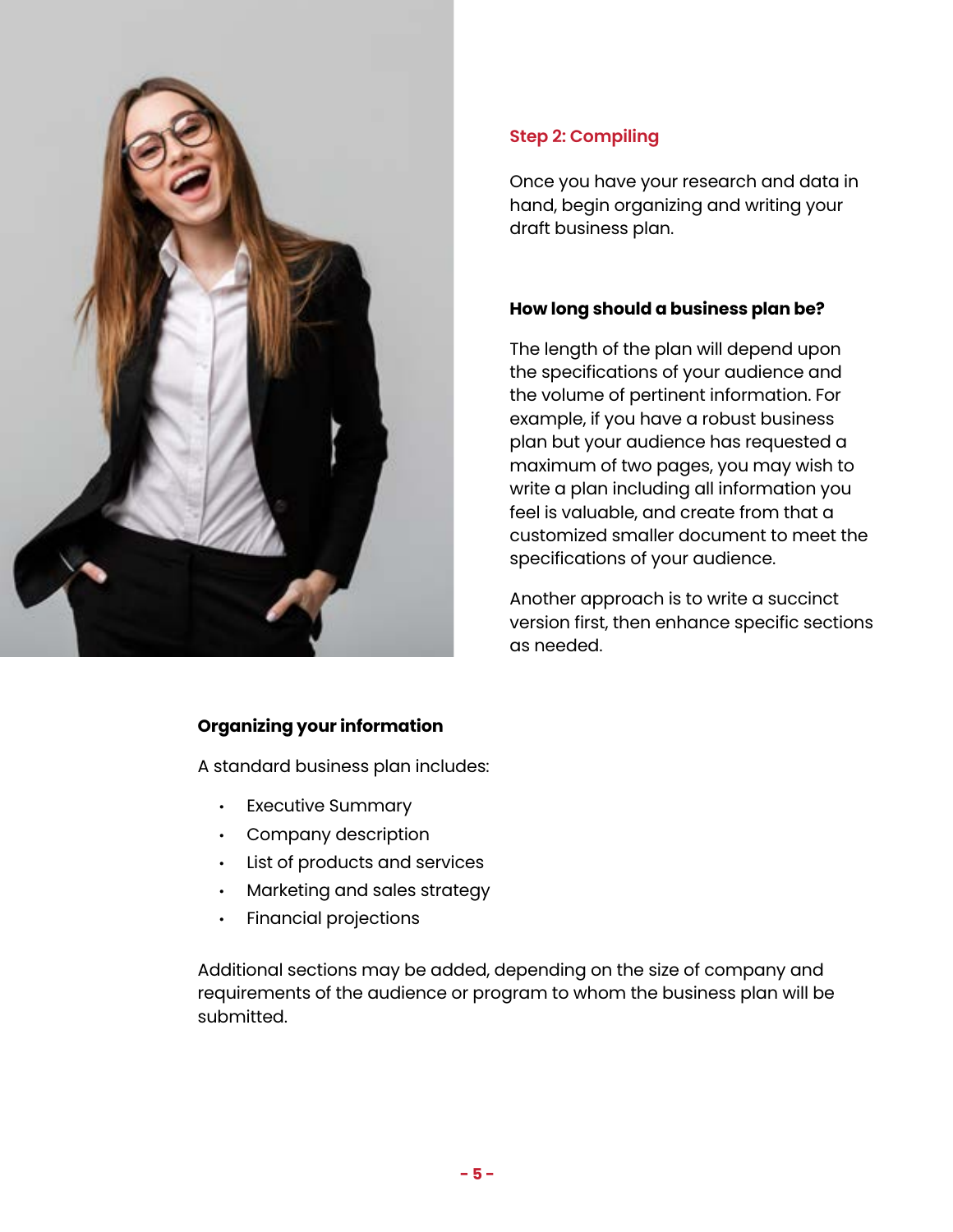#### **Executive Summary**

The executive summary is the first thing your audience will read when you submit your business plan. It is a summary of your key points and also your 'first impression.'

Write this section last, in two pages or less. Create the outline of your executive summary from the first and/or last sentences from each section of your business plan. (See Step 3)

#### **Company Description**

This section introduces you and your company.

Include company name and location and purpose of your company.

Lead with your vision or mission statement, if you have one.

A mission statement is a public, bold, and motivating statement clarifying what your company does (and does not) do. For example, LinkedIn has as its mission statement: "connect the world's professionals to make them more productive and successful."

(**[https://about.linkedin.com/?trk=homepage-basic\\_footer-about](https://about.linkedin.com/?trk=homepage-basic_footer-about)**)

#### **Briefly describe your products and services.**

Outline your value proposition: explain the problem your customers have and the solution provided by your products or services. For example, among the value propositions used by Apple for its iPhone is a focus on security and ease of use, highlighting security measures protecting your phone while enabling the user to unlock it with a single touch.

Include in your description the scope of markets served: demographics and regions

This outlines your market reach now in terms of customer profiles and locations. This also clarifies whether your company is exporting now, export ready or choosing to focus on local markets.

Conclude with a summary of your company's competitive edge.

Briefly describe your industry to provide context for your business operations and performance.

Is your industry highly competitive? What gives you and your company an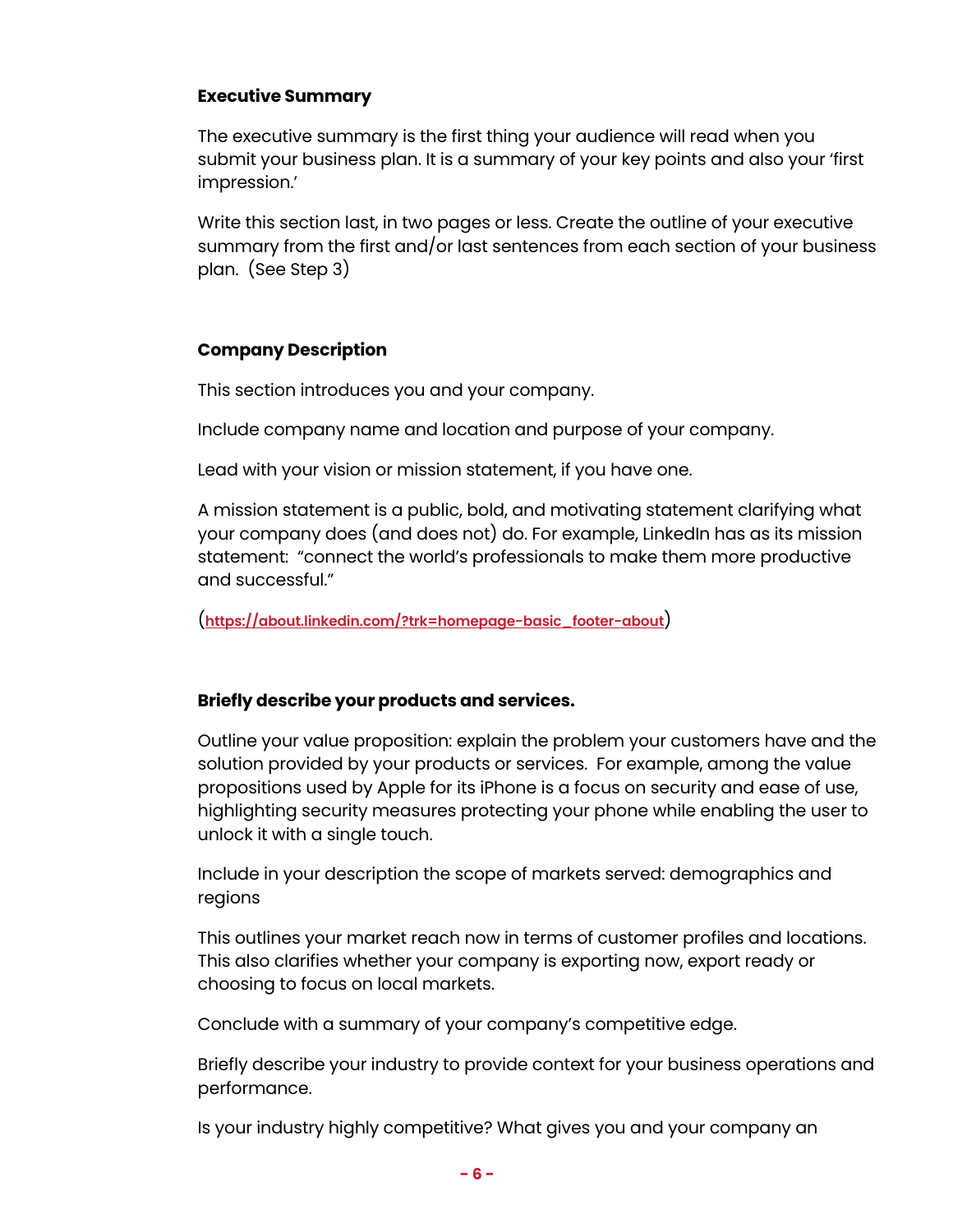advantage in your markets? This could include your personal experience and acumen, company history and legacy, brand share, niche markets, or skilled workforce: any element that can help your company stand out and achieve market share.

#### **List of Products and Services**

This description will provide your stakeholders with a clear understanding of each product and service that is going to be available.

List each product and service, describing each in clear detail.

List any patents, trademarks, copyrights, or other unique holdings and offerings for products, services and any supporting proprietary elements or intellectual property.

You want potential investors and reviewers to see your offerings and projected success as something unique to you and your company, in other words, something that 'they cannot get anywhere else.'



#### **Marketing and sales strategy**

This includes two key components:

- Analysis of existing conditions and trends
- Actions and projections based on the analysis

The market analysis includes what is happening now in your region and industry, what is going on in the areas you want to conduct business, and the potential influence (or interference!) from other businesses. This section should include a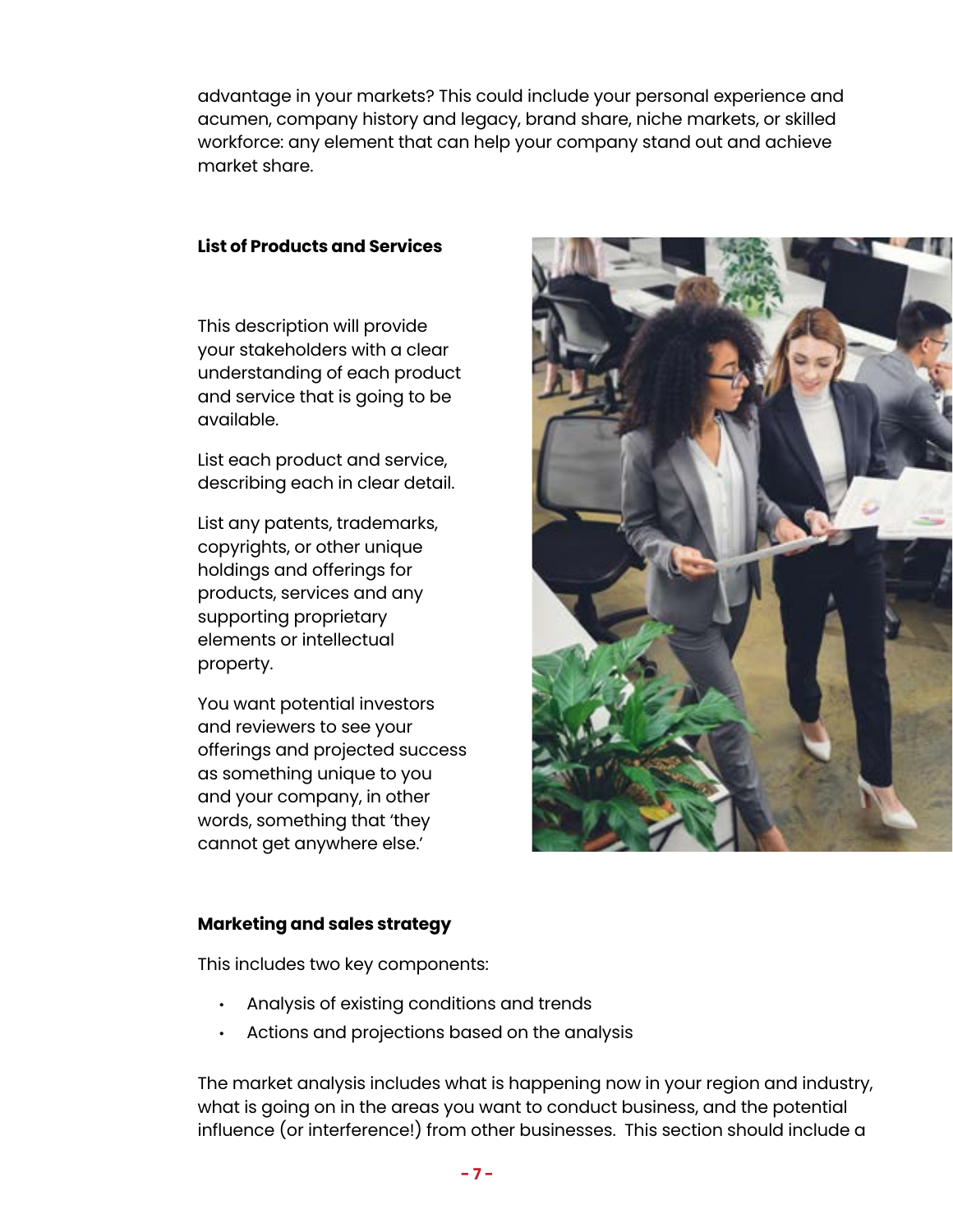thorough examination of the competition, contingency plans, a measurement of the risk you are undertaking, as well as what you and the business will be able to tolerate. This is the sturdy foundation of your strategy and your business plan.

#### **The actions and projections should then flow from the analysis.**

Highlight connections and explain how the decisions reflect industry and regional realities as well as your potential competition, risk tolerance and company mission. This is the proverbial architecture rising atop your sturdy foundation of analysis, that invites the investors and customers into your world that assures delivery on promises and enhanced return on investment.

#### **Financial projections**

Included here are three financial statements:

Income Statement

Statement of Cash Flow

#### **Balance Sheet**

The income statement is the standard measurement tool used to report your projected revenues and expenses. Your financial projection has to include how much money you plan to borrow, the interest charges, and money you will invest from your savings.



Since financial projections and reporting are new undertakings for most of us, make sure you work with an accountant on these projections.

#### **Your projection should include:**

- Short-term projection, by month, for the first year. Startup costs, like licenses, permits, and equipment costs, go into your short-term projection.
- Mid-term projection, typically two to three years, broken down by year
- Long-term projection, typically five years, broken down by year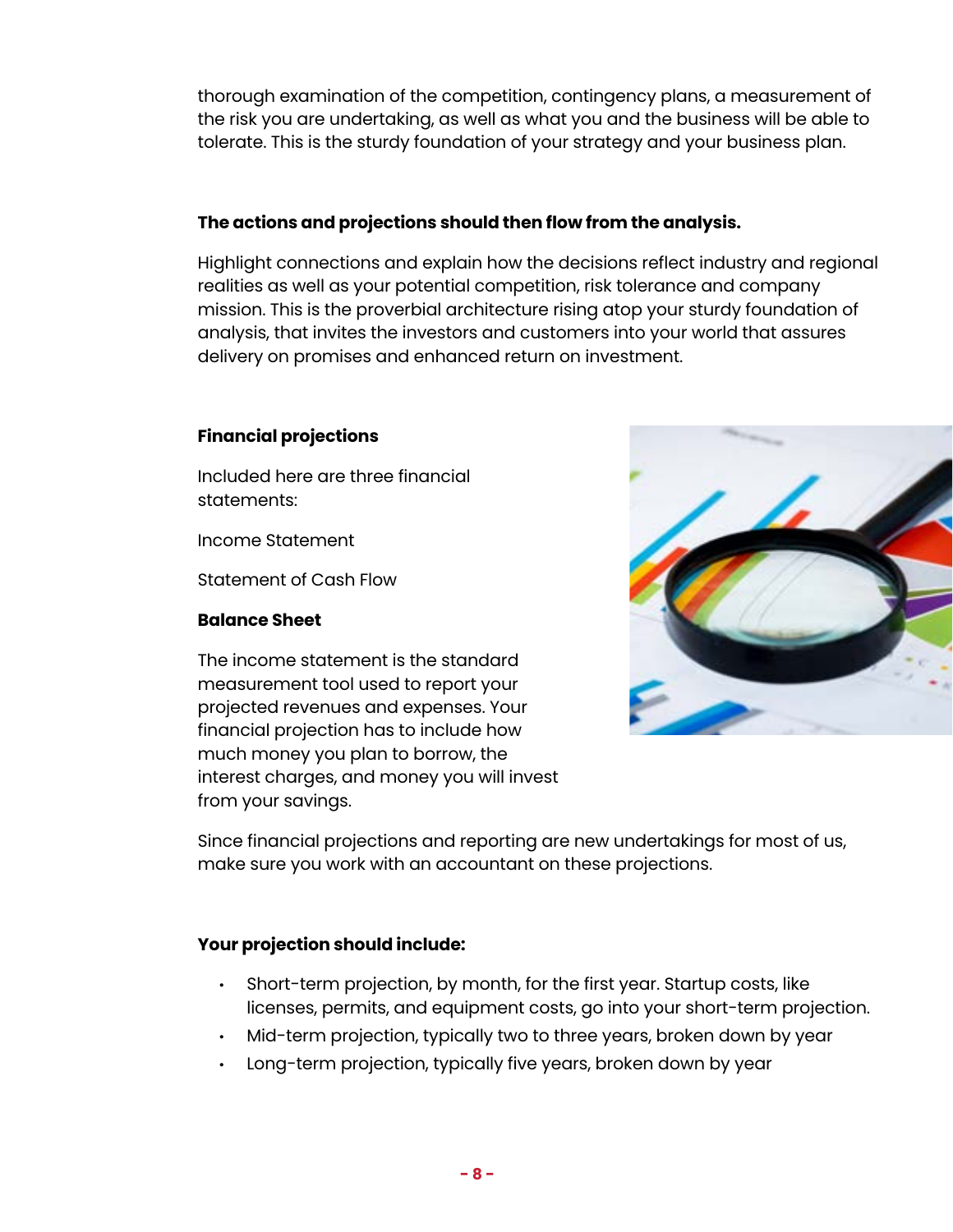The Statement of Cash Flow discloses how a company raised money and how it spent those funds during a given period. It is also an analytical tool measuring the enterprise's ability to cover its expenses in the near term. Generally speaking, if a company is consistently bringing in more cash than it spends the company is considered to be of good value.

The Balance Sheet is an overall look at the financial position of a business at a particular point in time.

It shows what the company owns, what it owes, as well as its net worth on the date when the balance sheet was prepared. It accounts for all the company's assets minus all the company's liabilities. The remaining amount is figured to be the net worth of the company.

#### **When collecting your numbers:**

Compare your numbers with similar companies in your industry to keep things realistic.

Allow for variation in things, including the price you are planning to sell your products or services at, future funding requirements, changes in raw material or staffing costs, and anything else you can reasonably think of.

Be as accurate as possible. Get quotes rather than estimates, where applicable.

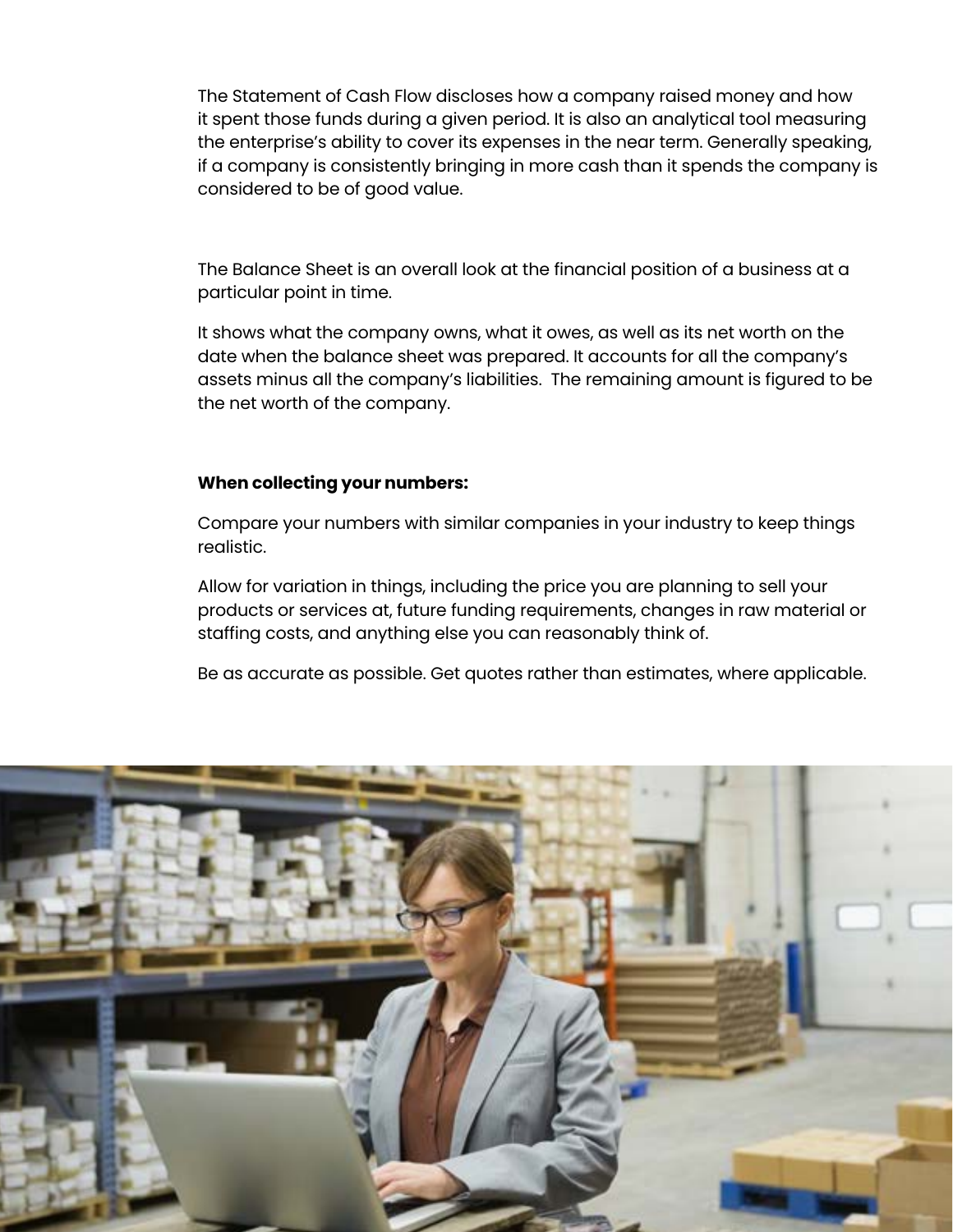Consider each element in detail. 'Office setup' may initially mean furniture and carpets; 'extras' such as surge-protected power bars, light bulbs and wifi boosters can add up to a significant cash requirement as well.

Provide a best-case and a worst-case scenario. No additional projections are required.

Provide a brief explanation/analysis of these three statements to put the numbers into context.

#### For example:

According to the projected financial statements, the first year total revenue is projected to be \$00,000. Revenue is projected to be \$00,000 in year two, and \$00,000 in year three. Expenses are projected to be \$00,000 in the first year, \$00,000 in the second year and \$00,000 in the third year. This would leave a net income of \$00,000 in the 1st year, \$00,000 in year 2 and \$00,000 in year 3.

Other considerations on which to elaborate include the total amount of required funding, what these funds will be used for (equipment, inventory, etc.), where each source of funding will come from (bank, owner, family, etc.), and any repayment details that have been considered. Lenders will want to see that you are capable of their repayment terms through your financial demonstration.

#### **Step 3: Executive Summary**

To recap, the Executive Summary appears at the beginning of your business plan, but is written last.

It highlights the key points that will be made and substantiated in your plan.

An executive summary is ideally 1-2 pages, longer for a more substantial plan.

Length is less important than content: if pertinent information is included clearly and succinctly, those reading it will be clear on your plan before reaching the details and evidence in the sections that follow.

The executive summary is also your 'first impression': make it professional, concise and enthusiastic. Explain the fundamentals of the proposed business: what is your product/service, who will be your customers, who are the owners, what do you think the future holds for your business and your industry.

To create the first draft of the executive summary, read through your business plan and pull out the first and/or last sentences from each section. Capture key words and phrases as well. If you feel you are missing something, locate it within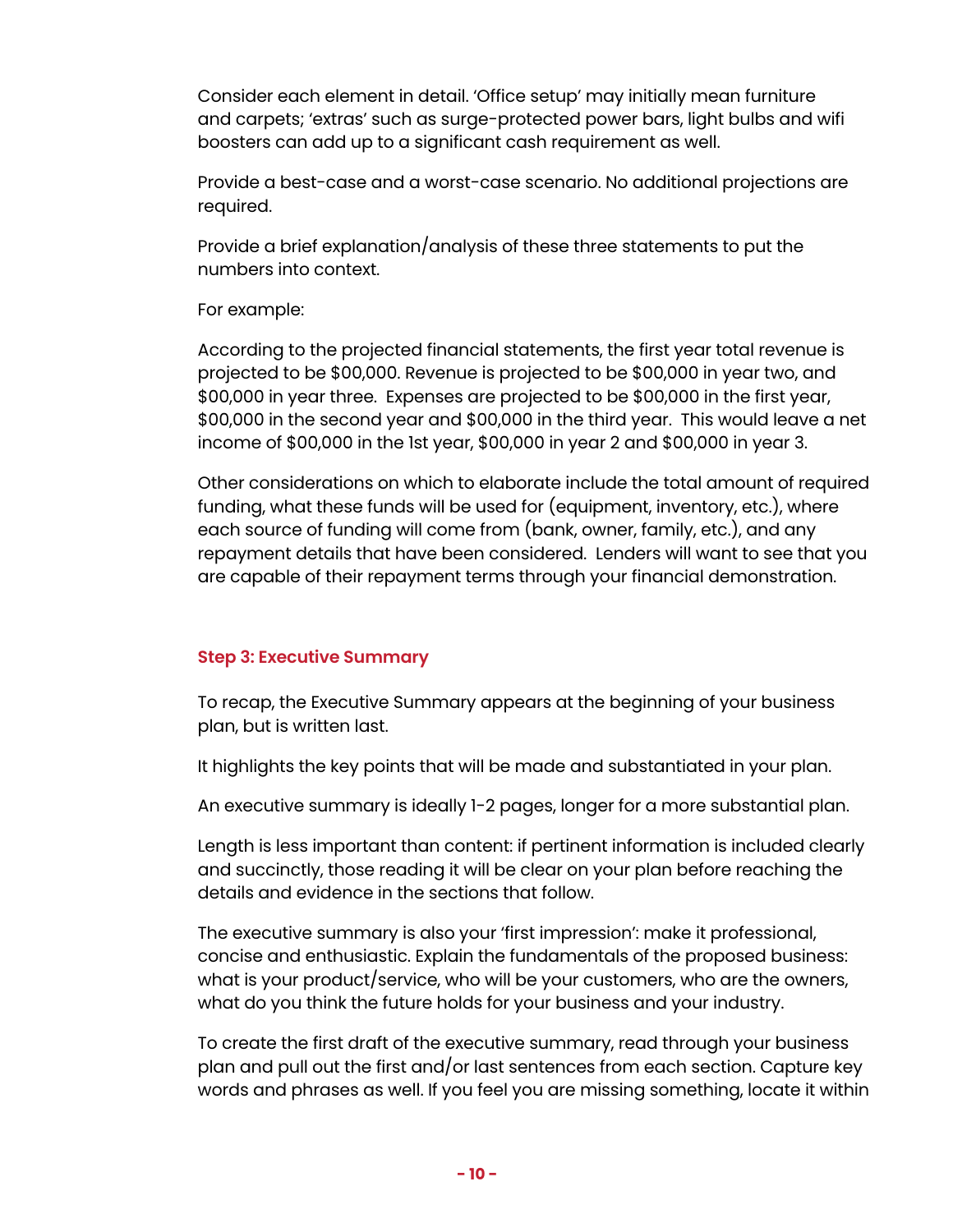the business plan, summarize it briefly, and add it to your draft. Once you have the elements you need, edit or rewrite them so that the text flows and has a clear beginning and end.

#### **Step 4: Appendices**

This section will contain all of the documents that back up the statements and decisions made in the main parts of your business plan. Organize appendices in alphabetical order, labelled 'Appendix A: Contracts', 'Appendix B: Samples', etc. and refer to them throughout your plan where applicable, for example, "See picture of building in Appendix A".

Appendix items could include:

- Personal resumes
- Copies of leases, mortgages, purchase agreements, etc.
- Contracts
- Pictures
- Charts or research data
- Design samples

Also, include an Appendix for Works Cited. If you are using information from any other source besides your own primary research you should keep track of it and cite it. This is to be done with any publication, online or in print.

There are different styles for citations. MLA is one example: **<http://www.library.mun.ca/researchtools/guides/citations/mla/mlaquickguide/>**

#### **Step 5: Review and Revise**

Once all pieces of your business plan are written and assembled, read through from beginning to end several times, making revisions after each reading.

First, read for content. Is all necessary information included?

Second, read for flow. Is the information organized well?

Third, read for grammar. Check punctuation, spelling and sentence structure.

Fourth, read for formatting. Paragraph spacings, bolded headings, font style and sizes should be consistent